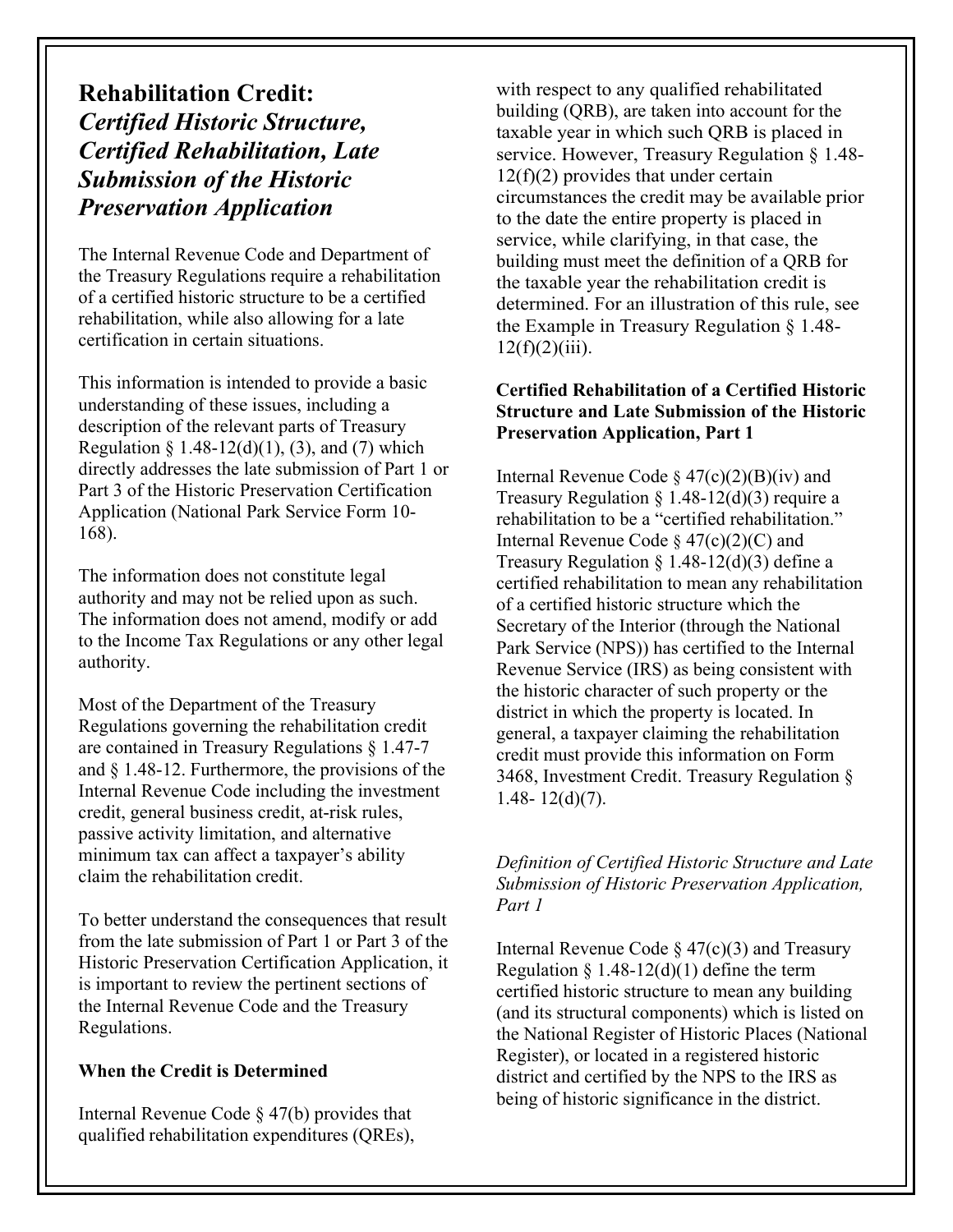A request to list or designate a building as a certified historic structure is made by submitting an Historic Preservation Application, Part 1, Evaluation of Significance, to the NPS.

For purposes of Treasury Regulation § 1.48-  $12(d)(1)$ , a building will be considered to be a certified historic structure at the time it is placed in service if the taxpayer reasonably believes on that date the building will be determined to be a certified historic structure and has requested on or before the placed in service date a determination from the Department of Interior that the building is a certified historic structure within the meaning of Treasury Regulation § 1.48-12(d)(1) and the Department of Interior later determines that the building is a certified historic structure.

Simply stated, Treasury Regulation § 1.48- 12(d)(1) requires that the taxpayer submit Part 1 of the Historic Preservation Certification Application before the property is placed in service. However, a Part 1 would not have to be submitted prior to the placed in service date if the building were already individually listed in the National Register. If a building were listed in the National Register, the property owner would have already requested a determination from the Department of Interior that the building was a certified historic structure. It is important to note that a building that is simply located within a registered historic district is not a building already individually listed in that National Register. This is true even if the building was specifically listed as one of the contributing buildings in the registered historic district nomination if Part 1 has not been submitted prior to placing the property in service. However, a taxpayer that failed to file NPS Form 10-168, Part 1 of the Historic Preservation Certification Application with the Department of Interior may be able to request relief under Treasury Regulations § 301.9100-1 through § 301.9100-3.

**Late Certification**

As previously stated, Internal Revenue Code § 47(c)(2)(B)(iv) and Treas. Reg. § 1.48-12(d)(3) require a rehabilitation to be a "certified rehabilitation." A request for final certification is made by submitting an Historic Preservation Application, Part 3, Request for Certification of Completed Work, to the NPS. Final approval occurs when the NPS certifies on the Historic Preservation Application*,* Part 3, a determination that the completed rehabilitation meets the Secretary of the Interior's Standards for Rehabilitation and is consistent with the historic character of the property and, where applicable, the district in which it is located.

#### *Late Submission of Historic Preservation Application, Part 3*

In general, a taxpayer claiming the rehabilitation credit must enter the date that the final certification of completed work was received from the Secretary of the Interior with the tax return for the taxable year in which the credit is claimed along with evidence that the building is a certified historic structure. Treasury Regulation §  $1.48 - 12(d)(7)(i)$ .

However, if the final certification of completed work has not been issued by the Secretary of the Interior at the time the tax return is filed for a year in which the credit is claimed, the taxpayer must attached a copy of the Historic Preservation Certification Application (Part 2-Description of Rehabilitation), with an indication that it was received by the Department of the Interior or the State Historic Preservation Officer, together with proof that the building is a certified historic structure (or that such status has been requested); and after the final certification of completed work has been received, file Form 3468 with the first income tax return filed after receipt of the certification. Treasury Regulation § 1.48-  $12(d)(7)(ii)$ .

Treasury Regulation  $\S 1.48-12(d)(7)(ii)$  indicates that if the taxpayer fails to receive the final certification of completed work within 30 months after filing the tax return on which the credit was claimed, the taxpayer must submit a written statement to the IRS at the address shown on irs.gov stating such fact prior to the last day of the 30th month. Similarly, Treasury Regulation §